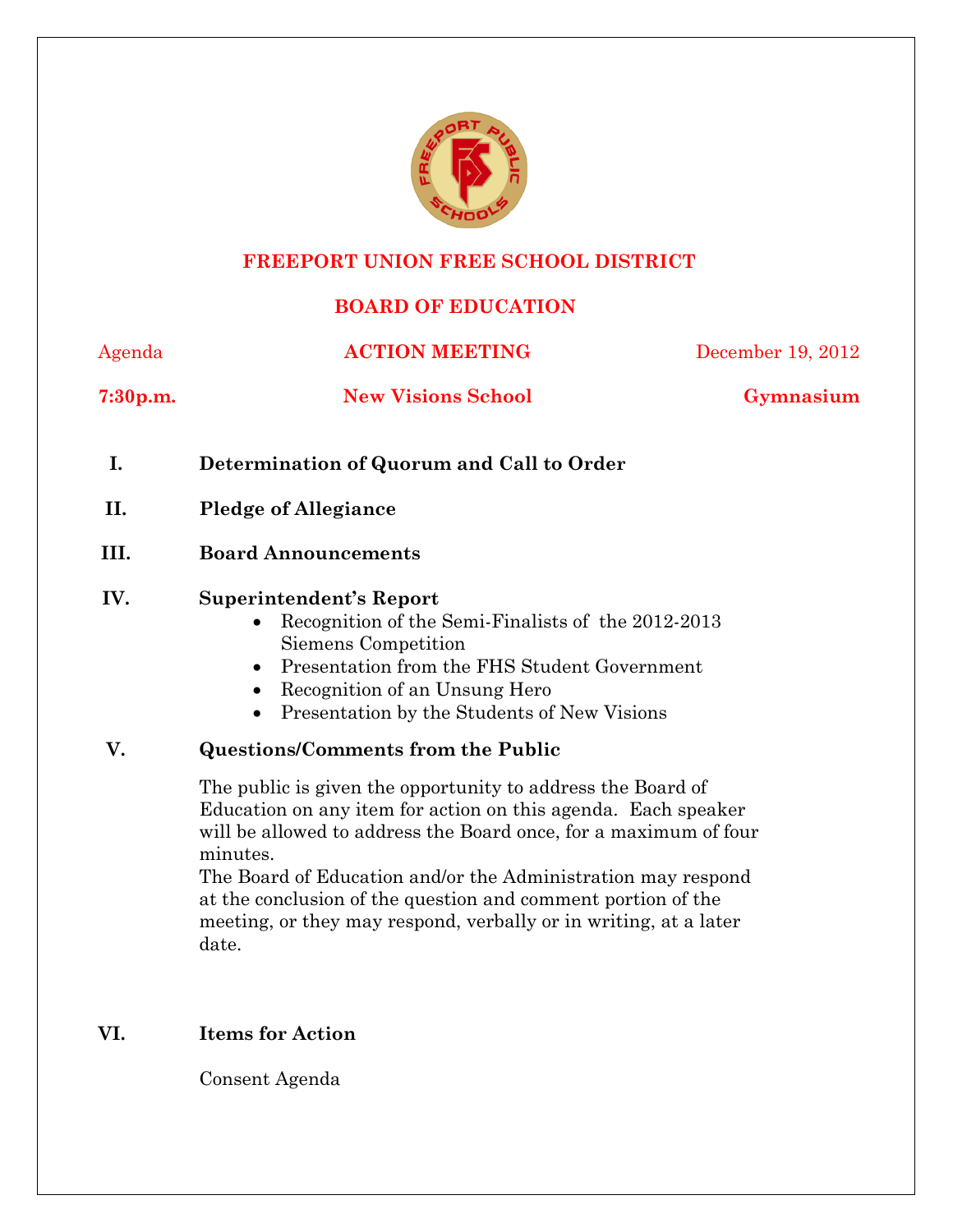#### **Consent Agenda Items:**

#### **BE IT RESOLVED that the Board of Education of the Freeport Union Free School District 1 Acceptance of the Minutes of the Minutes**  $\frac{1}{2}$ **hereby approves the following items; A; B 1, 2, 3, 4; C 1.**

#### **Consent Approve**

**A.** Acceptance of the Minutes of the Board of Education

#### **B. Personnel Actions**

- 1. Leave of Absence
- 2. Resignation
- 3. Appointment of Staff Temporary
- 4. Appointment of Staff Probationary

#### *C.* **Education**

1. Acceptance of the Minutes from the Committees on Special Education and Preschool Education

#### **VII. Other Items for Action Personnel**

**A.** 

1. Granting of Tenure

#### **B. Education**

- 1. Acceptance of a Resignation from the Scholarship and Honors Board
- 2. Appointment to the Scholarship and Honors Board
- 3. Appointment of Consultants
- 4. Approval of Student Travel to Orlando Florida

#### **C. Finance**

- 1. Acceptance of Donations from Jericho School District
- 2. Acceptance of Donations from Heart of America and Cablevision
- 3. Acceptation of Donations from Bob's Furniture
- 4. Approval of Amendments to Employment Agreements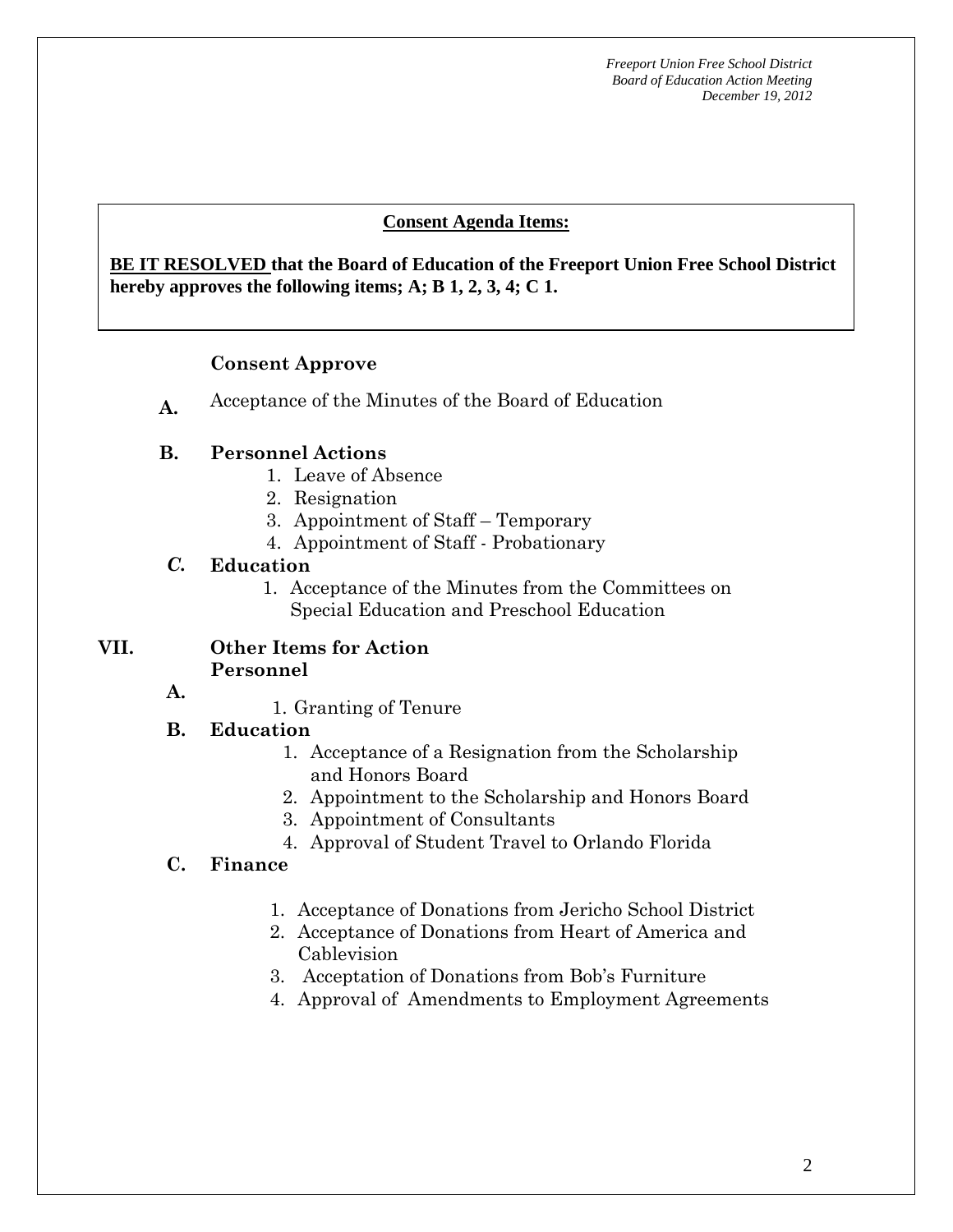# **VIII. A. Other Reports to the Board**

1. Treasurers Report

#### **IX. Questions/Comments from the Public on Other Topics**

At this time, the public is given the opportunity to address the Board of Education on any topic. Each speaker will be allowed to address the Board once, for a maximum of **four** minutes.

The Board of Education and/or the Administration may respond at the conclusion of the question and comment portion of the meeting, or they may respond, in writing, at a later date.

- **X. Board Comments**
- **XI. Superintendent Comments**
- **XII. Adjournment**

# **XII. Next Meeting**

The next meeting of the Board of Education will be held on January 9, 2013 at Caroline G. Atkinson School.

All meetings begin at 7:30 p.m. unless otherwise noted.

Register to vote: Monday through Friday between 8:30 a.m. and 3:30 p.m. at the Administration Building, 235 N. Ocean Avenue.

**Visit our website at www.freeportschools.org**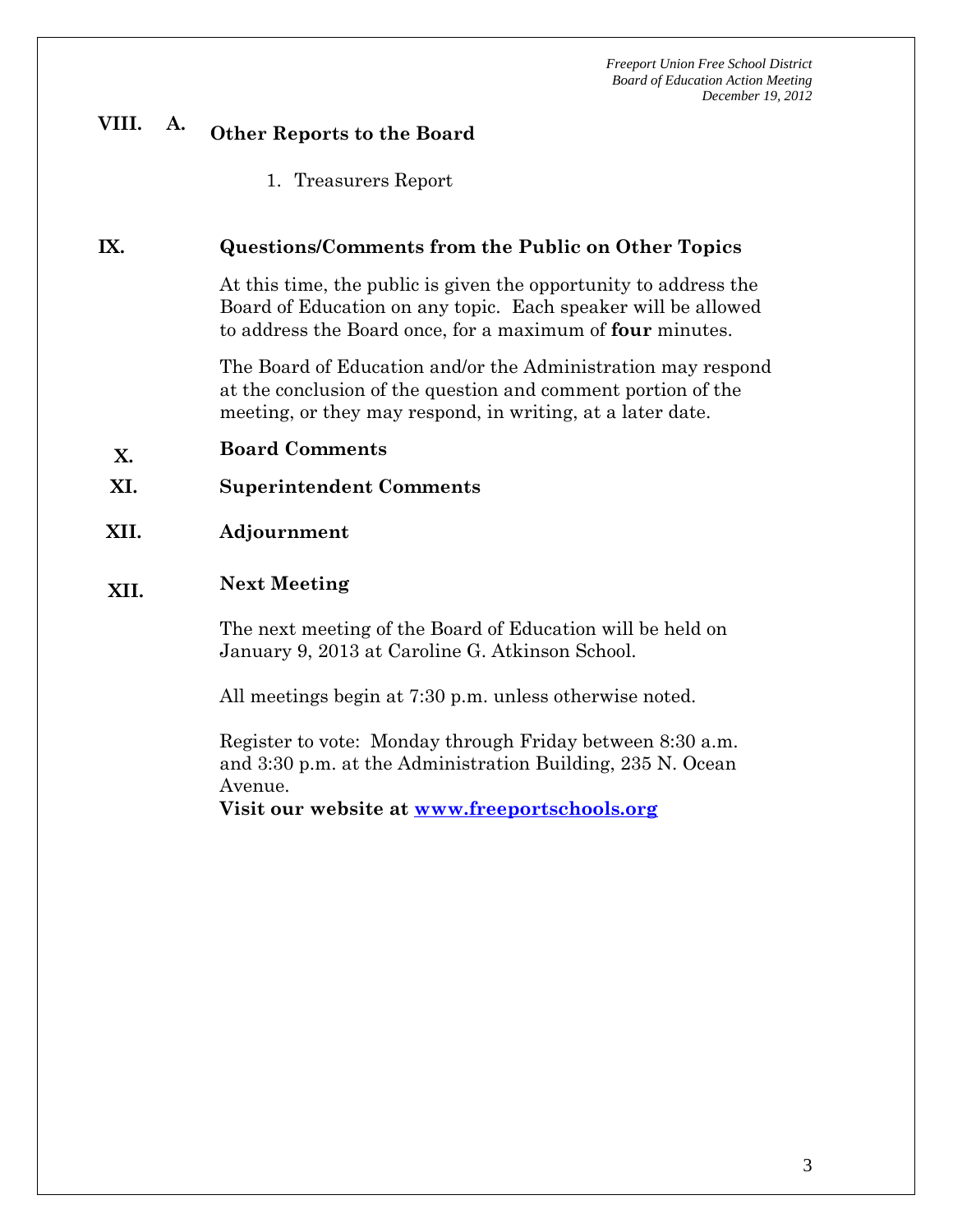# **Consent Agenda Items:**

**BE IT RESOLVED,** that the Board of Education of the Freeport Union Free School District hereby approves the following items; A; B 1, 2, 3, 4; C 1.

# **BACK UP MATERIAL FOR CONSENT AGENDA ACTION ITEMS**

## **IN TABS 1- 6**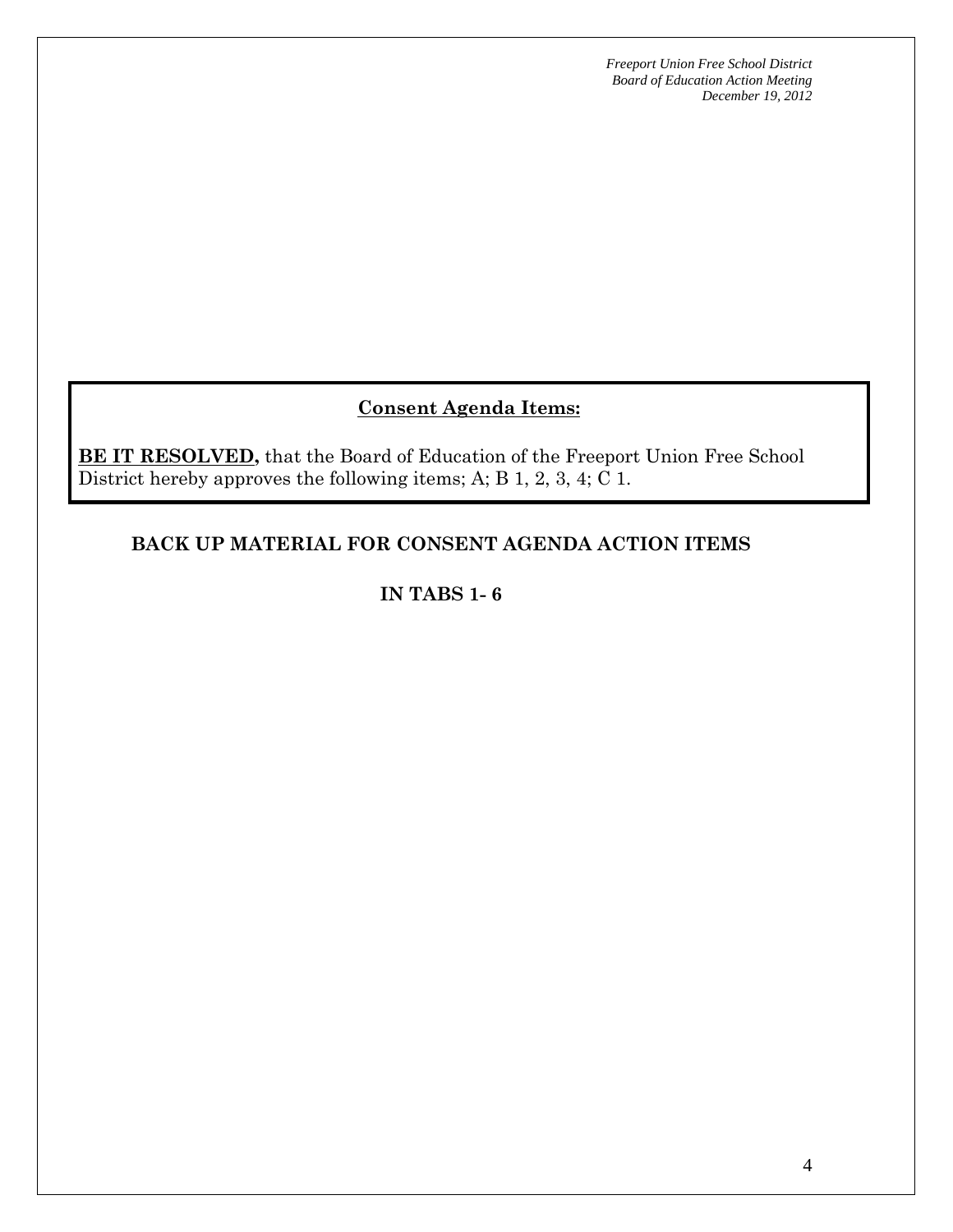**Acceptance of the Minutes** 

**BE IT RESOLVED** that the Board of Education of the Freeport Union Free School District hereby accepts the minutes of the following meetings as written:

November 20, 2012; December 5, 2012.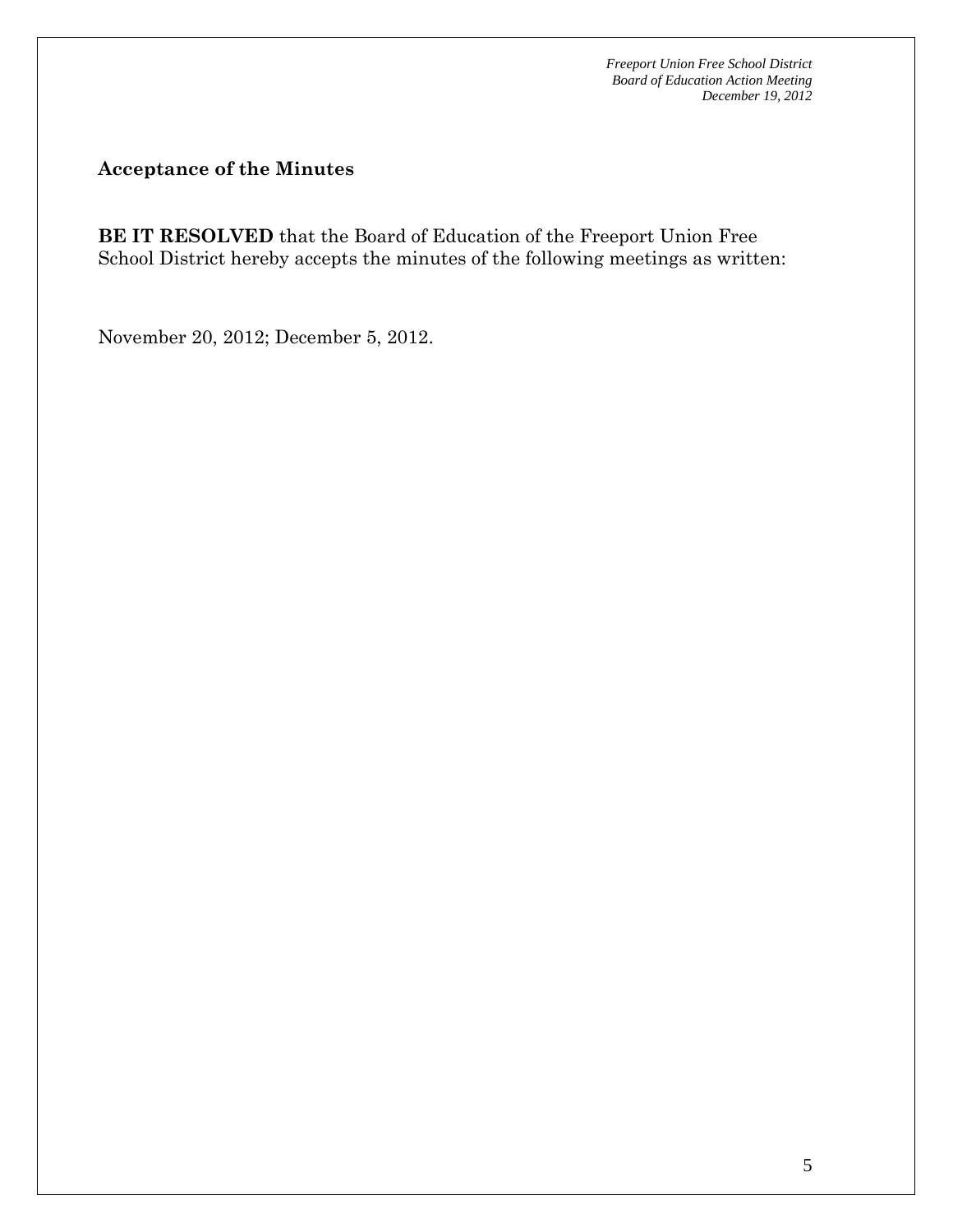#### **Personnel**

#### **Leave of Absence**

**BE IT RESOLVED**, that the Board of Education of the Freeport Union Free School District hereby grants a request for leave of absence as listed below:

- 1. **Mary Beth Errico**, full-time Teaching Assistant, effective November 13, 2012 through December 16, 2012, for health reasons.
- 2. **Brooke McKenna,** Physical Education Teacher, effective December 17, 2012 through June 30, 2013, for child care.
- 3. **Maria Garcia**, Cleaner, effective October 26, 2012 through November 26, 2012, for health reasons.
- 4. **Kristin Fagan,** Guidance Counselor, effective December 12, 2012 through January 1, 2013, for health reasons.
- 5. **Shannon Engley**, full-time Teaching Assistant, effective December 10, 2012 through January 1, 2013, for health reasons.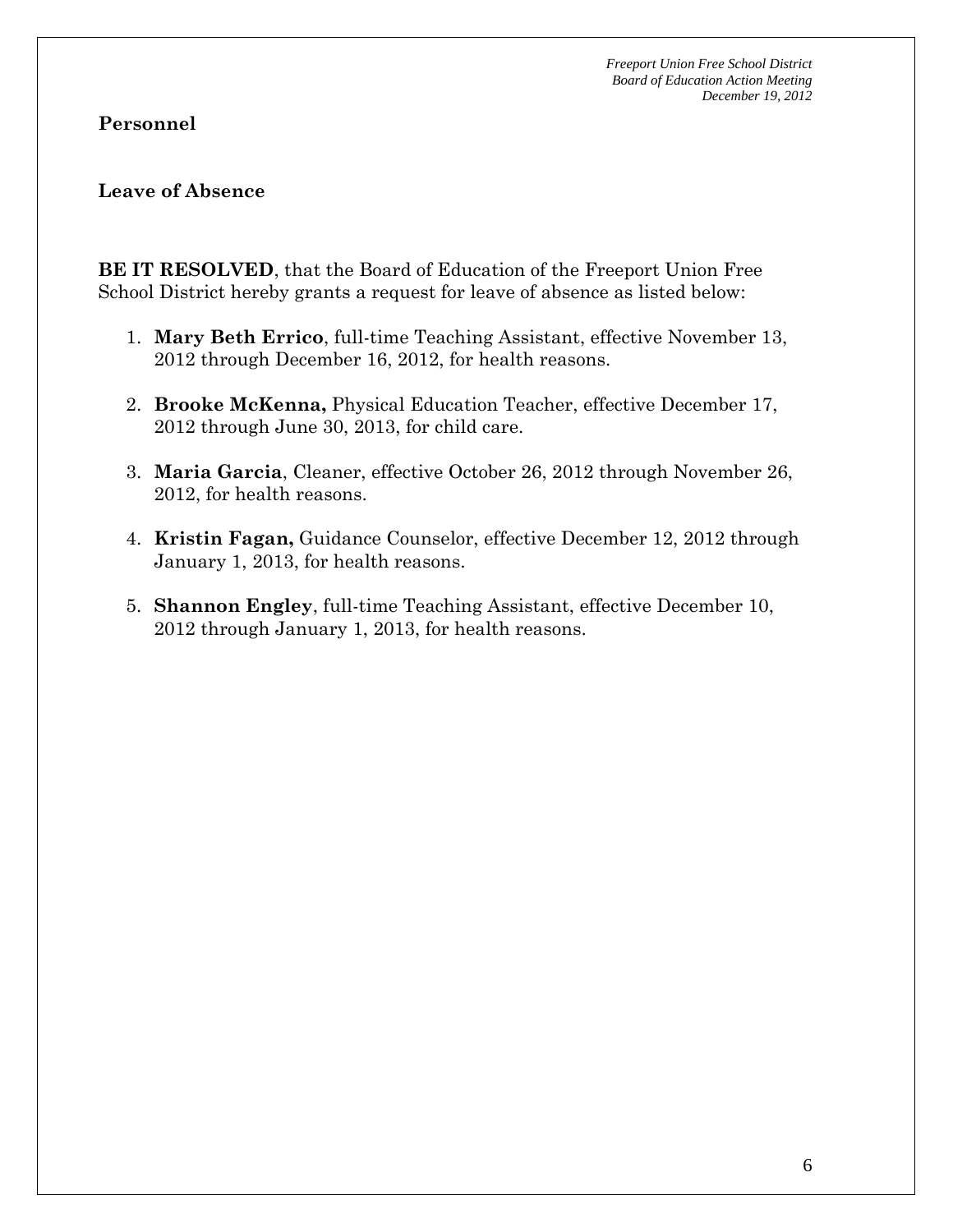## **Resignation of Staff**

**BE IT RESOLVED**, that the Board of Education of the Freeport Union Free School District hereby accepts the letter(s) of resignation from the following staff member(s) as listed below:

- 1. **Lauren Chimeri**, Permanent Substitute, effective November 16, 2012, to accept another position in the District.
- 2. **Nicole Rivelli**, Permanent Substitute, effective November 16, 2012, to accept another position in the District.
- 3. **Melissa D'Alto,** full-time Teaching Assistant, effective December 11, 2012, to accept a position in another District.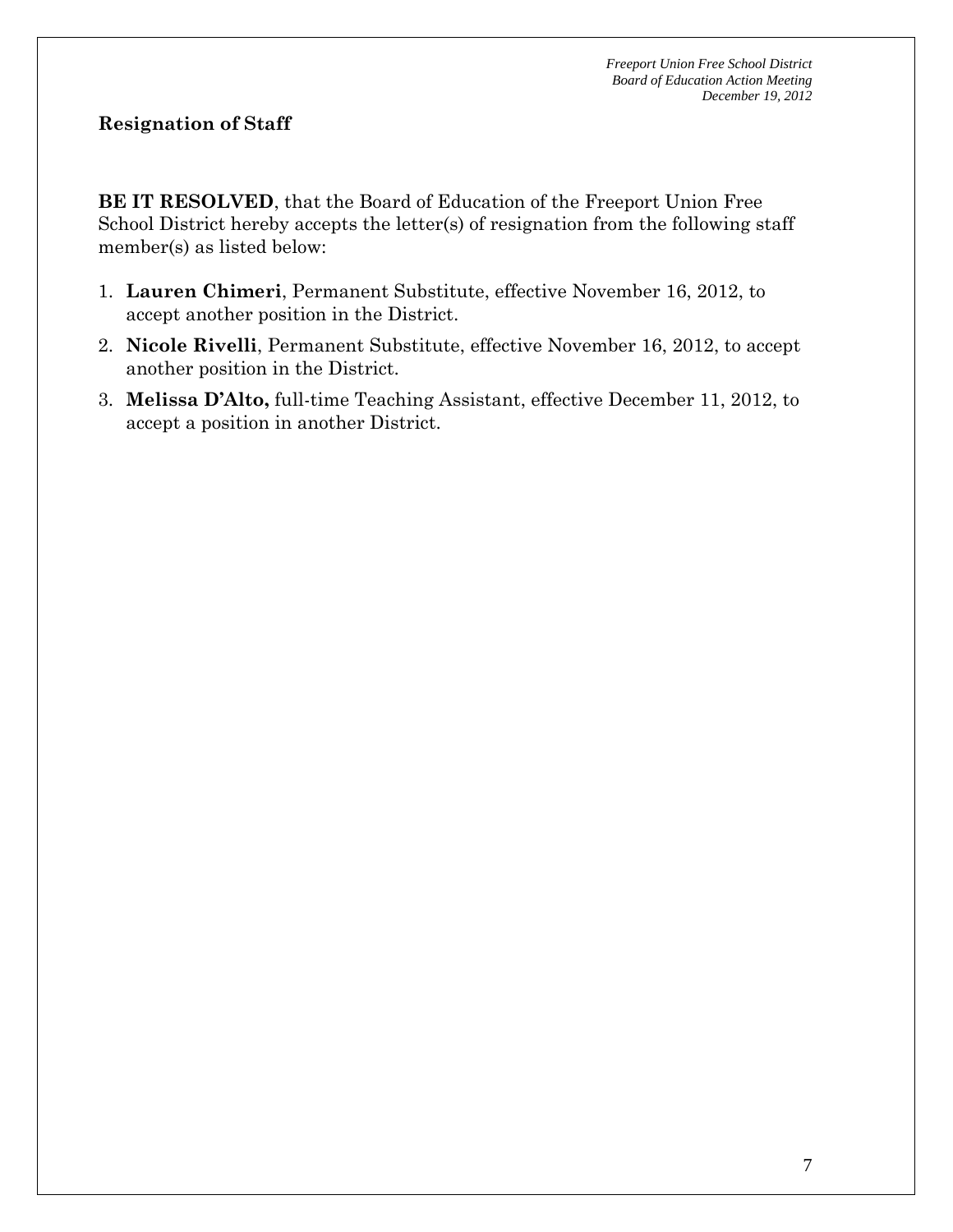#### **Personnel**

#### **Appointment of Staff – Temporary**

**BE IT RESOLVED**, that the Board of Education of the Freeport Union Free School District, upon the recommendation of the Superintendent, hereby appoints the individuals listed in the following Appointment of Staff Report - Temporary, in accordance with the rules of the Board of Regents. These individuals shall possess appropriate certification allowing them to serve as teachers in the public schools of New York

- 1. **Nicole Rivelli**, Elementary Teacher, a temporary appointment effective November 19, 2012 through August 31, 2013. Compensation for this position is according to step 1-2A of the U3D Schedule at \$62,830. Assignment: Columbus.
- 2. **Jessica DeDomenico,** Permanent Substitute, a temporary appointment effective November 19, 2012 through June 21, 2013. Compensation will be according to the Substitute Pay Rate at \$125 per day. Assignment: Columbus.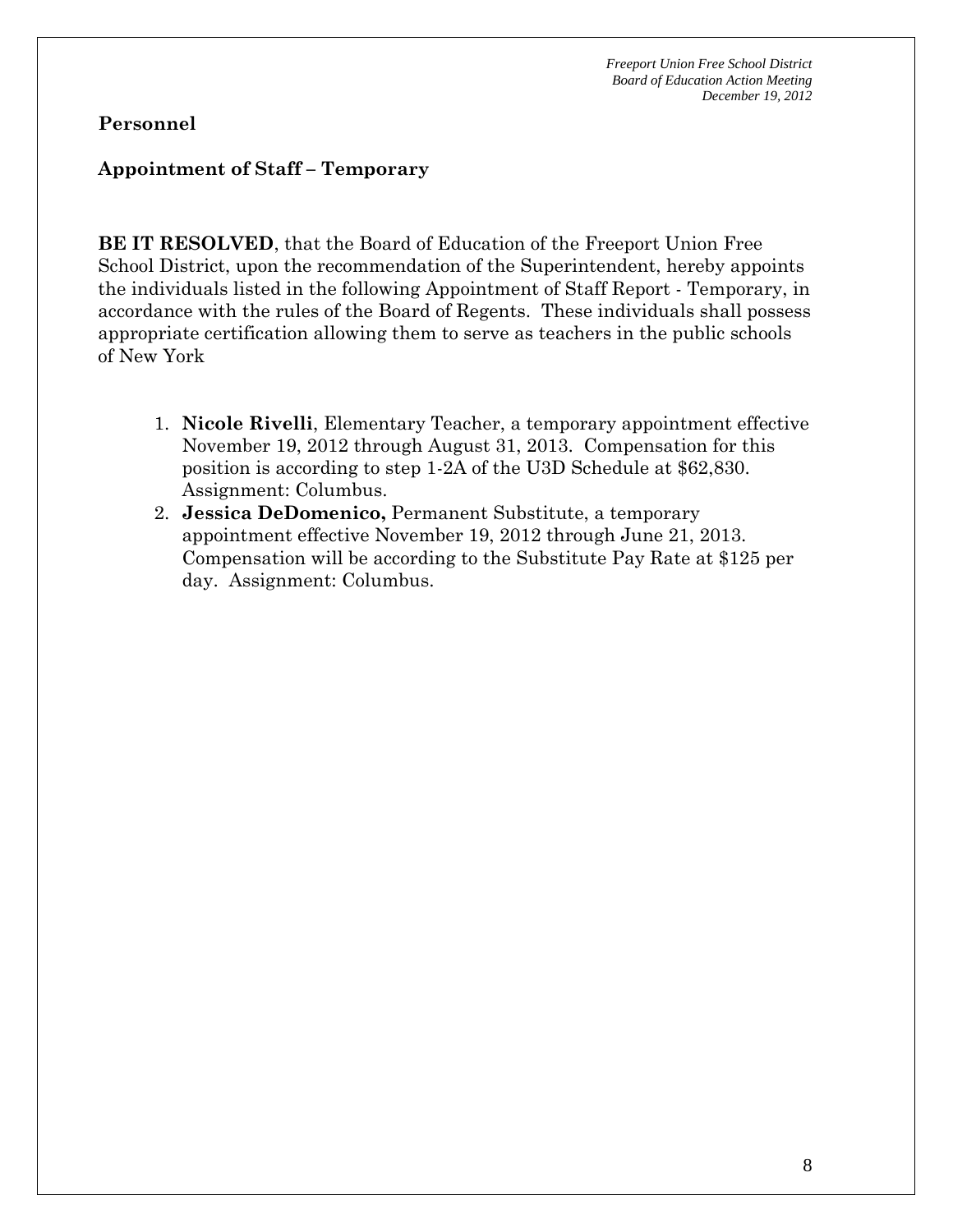### **Personnel**

#### **Appointment of Staff – Probationary**

## **Appointment of Instructional Staff**

**BE IT RESOLVED**, that the Board of Education of the Freeport Union Free School District, upon the recommendation of the Superintendent, hereby appoints the individuals listed in the following Appointment of Staff Report - Temporary, in accordance with the rules of the Board of Regents. These individuals shall possess appropriate certification allowing them to serve as teachers in the public schools of New York.

- 1. **Lauren Chimeri**, full-time Teaching Assistant, (replacing T Duran, resigned) a probationary appointment effective November 19, 2012 through November 18, 2015, with an expected tenure date of November 19, 2015. Compensation will be according to the FTAA Contract at \$18,735.50. Assignment Giblyn.
- 2. **Pamela Mary Schmidt,** Special Education Teacher, (replacing P. DiMaio, retired) a probationary appointment December 4, 2012 through December 3, 2015, with an expected tenure date of December 4, 2015. Compensation will be on step 1-2F of the U3D Schedule at \$64,796. Assignment: FHS.
- 3. **Lauren Webb,** Social Studies Teacher, (replacing D. Noviello , resigned) a probationary appointment effective January 2, 2013 through January 1, 2016, with an expected tenure date of January 2, 2016. Compensation will be on step 1-2A of the U3D Schedule at \$62,830. Assignment: Dodd.

#### **Appointment of Non-Instructional Staff**

**BE IT RESOLVED**, that the Board of Education of the Freeport Union Free School District hereby appoints the individuals as listed, in accordance with Civil Service Rules and Regulations.

1. **Gillian Pantor-Norman**, Account Clerk, (replacing P. Hettich, retired) effective November 26, 2012, for a period of 26 weeks upon Civil Service approval. Compensation for this appointment is according to the Clerical Salary Schedule at \$38,646. Assignment: FHS.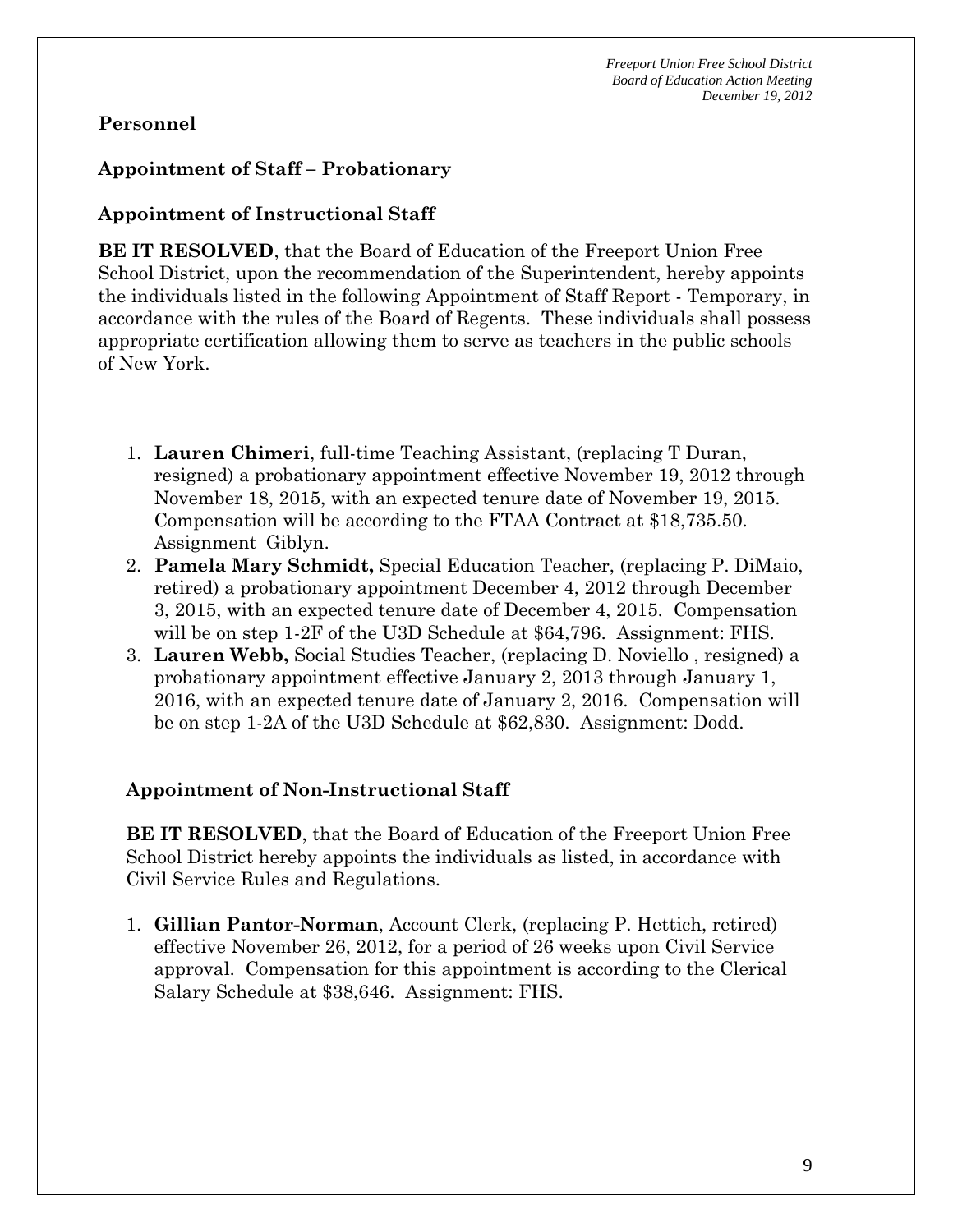#### **Education**

#### **CSE/CPSE Minutes**

**BE IT RESOLVED,** that the Board of Education of the Freeport Union Free School District hereby accepts the minutes of the meetings of the Committee on Special Education and the Committee on Preschool Special Education for the following dates:

October 4, 15, 18, 29, 2012.

November 20, 21, 26, 27, 28, 29, 30, 2012.

December 3, 4, 5, 6, 10, 2012.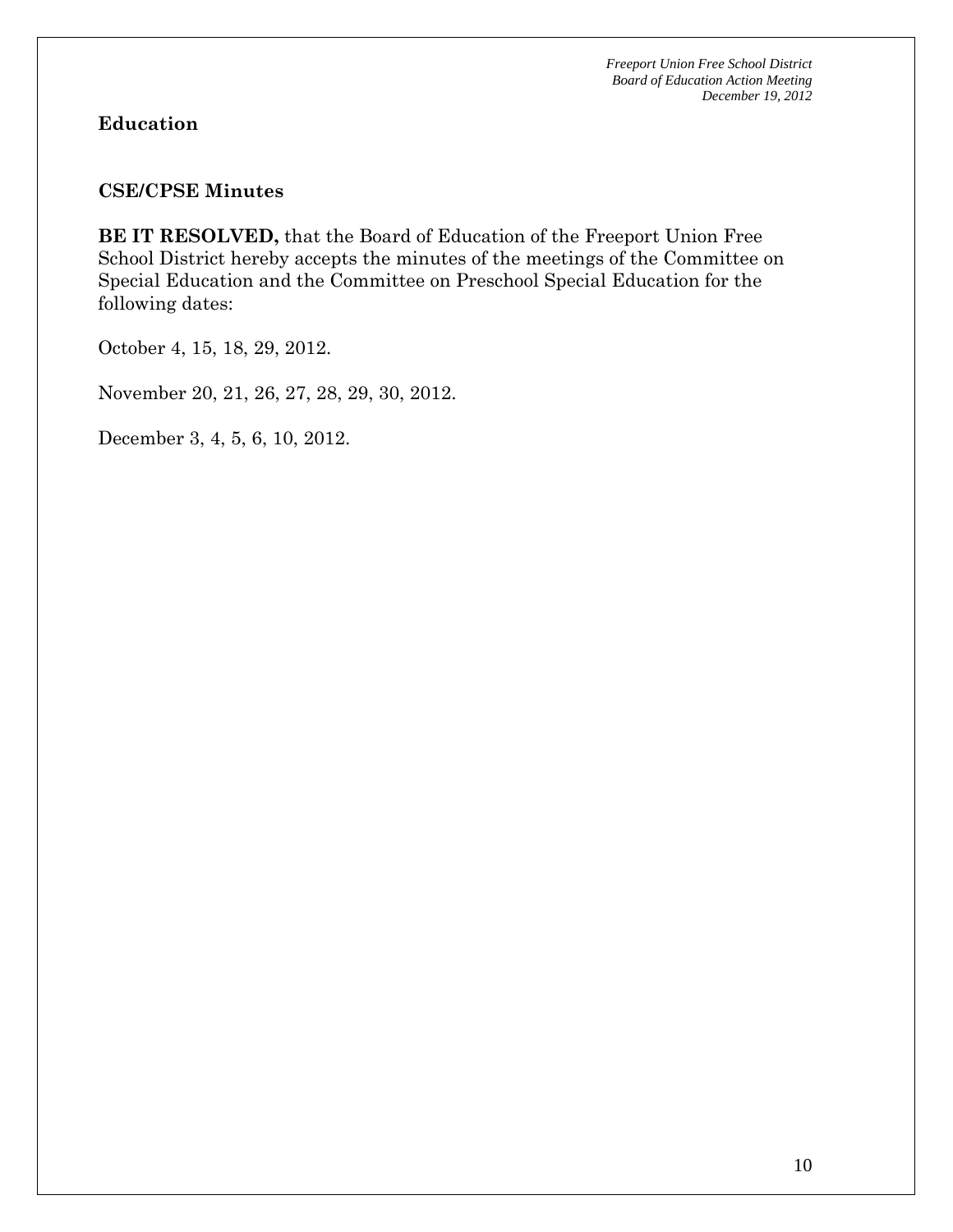# **Personnel**

# **Granting of Tenure**

**BE IT RESOLVED,** that the Board of Education of the Freeport Union Free School District hereby grants tenure status to the following individual(s):

| Administrator       |               |                        |                         |  |  |  |
|---------------------|---------------|------------------------|-------------------------|--|--|--|
| <b>NAME</b>         | <b>SCHOOL</b> | <b>TENURE AREA</b>     | <b>TENURE DATE</b>      |  |  |  |
| Dr. Vincent Pereira | District-Wide | Science<br>Coordinator | <b>January 11, 2013</b> |  |  |  |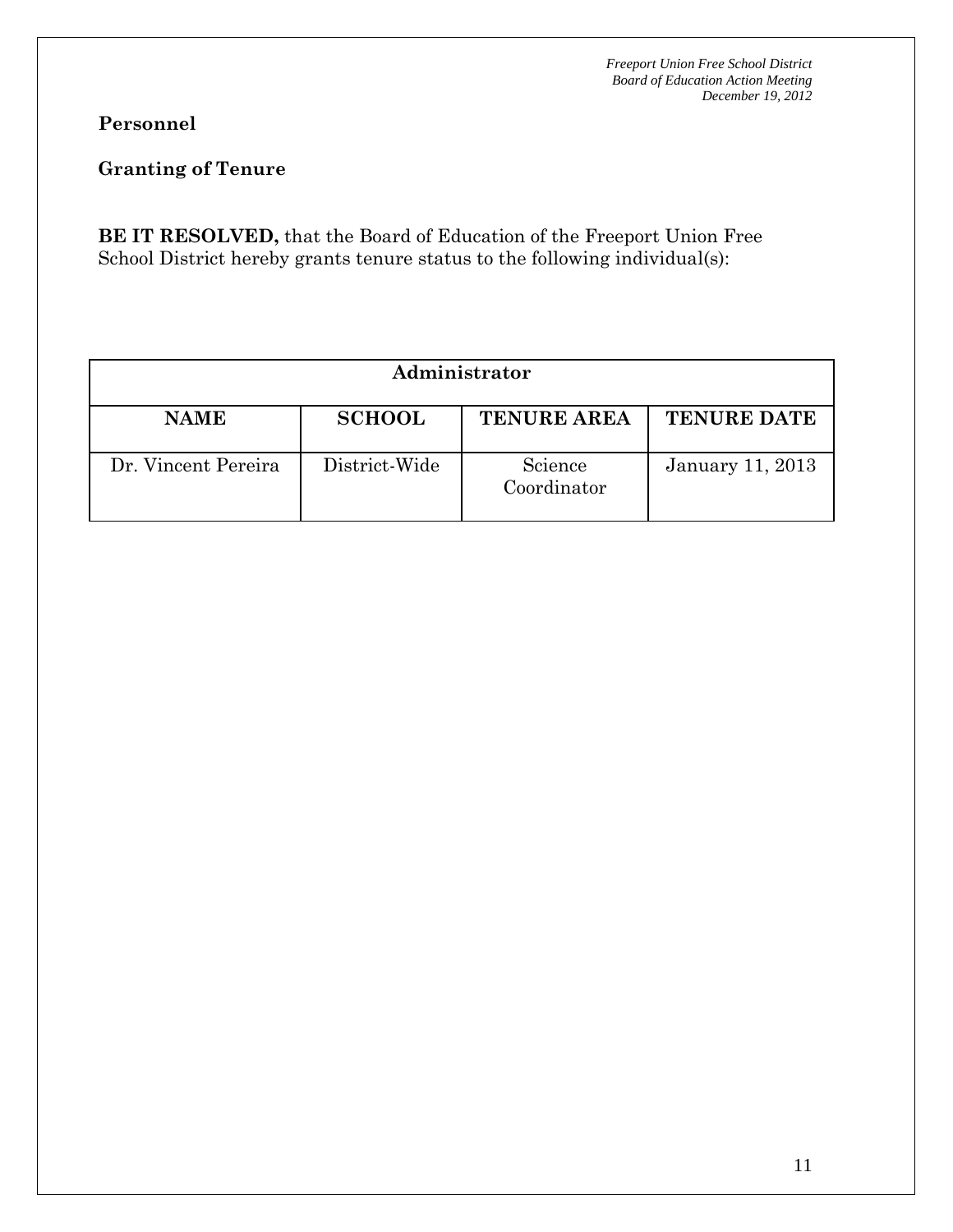#### **Acceptance of a Resignation from the Scholarship and Honors Board**

**BE IT RESOLVED,** that the Board of Education of the Freeport Union Free School District hereby accepts the resignation of Anthony J. Miller from the Scholarship and Honors Board, effective December 11, 2012, due to his appointment to the Freeport Union Free School District Board of Education.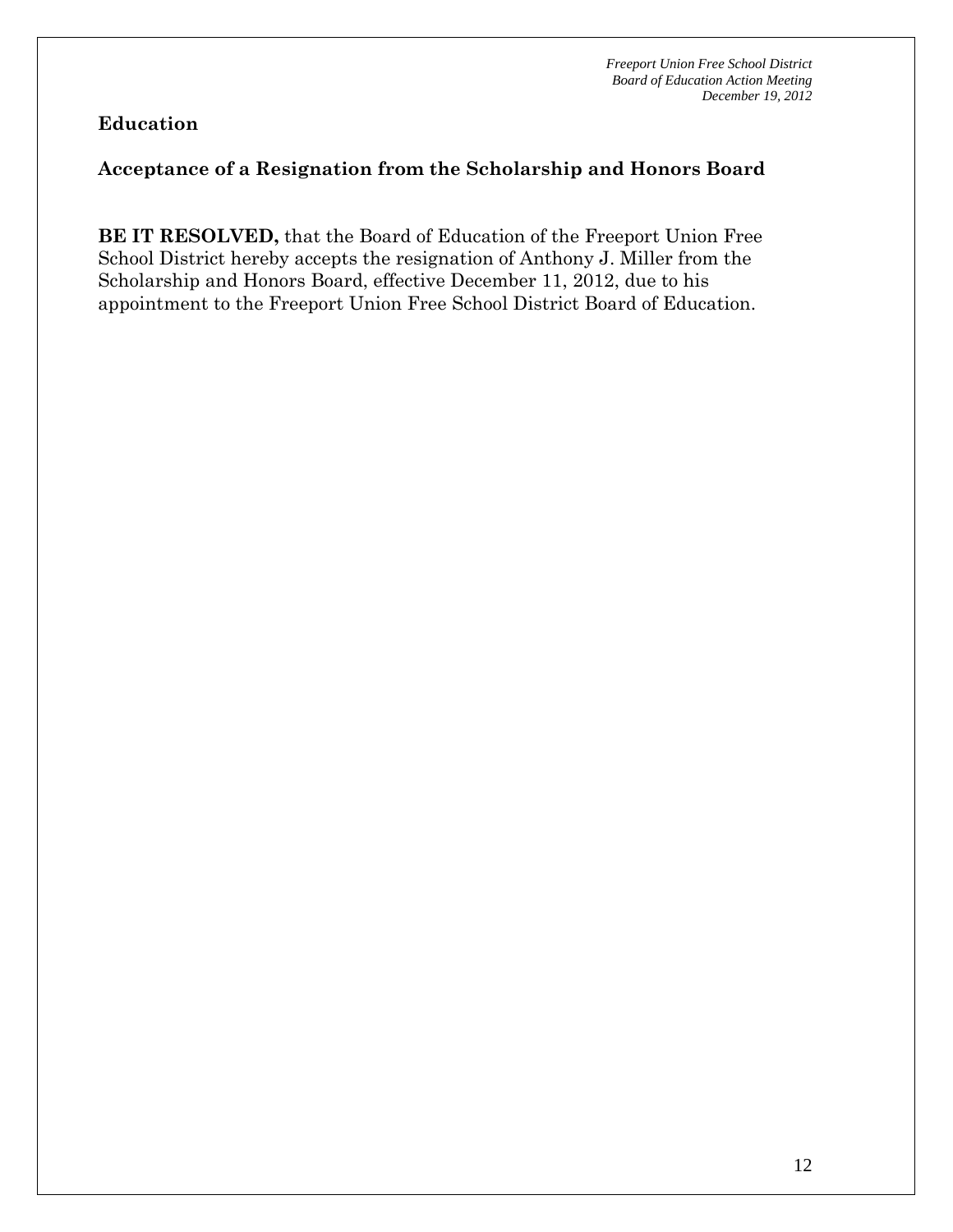## **Appointment to the Scholarship and Honors Board**

**BE IT RESOLVED,** that the Board of Education of the Freeport Union Free School District hereby appoints the following individual to the Scholarship and Honors Board for the term beginning December 19, 2012 and ending June 30, 2013 (to replace the unexpired term of Anthony J. Miller, resigned):

Valerie Montez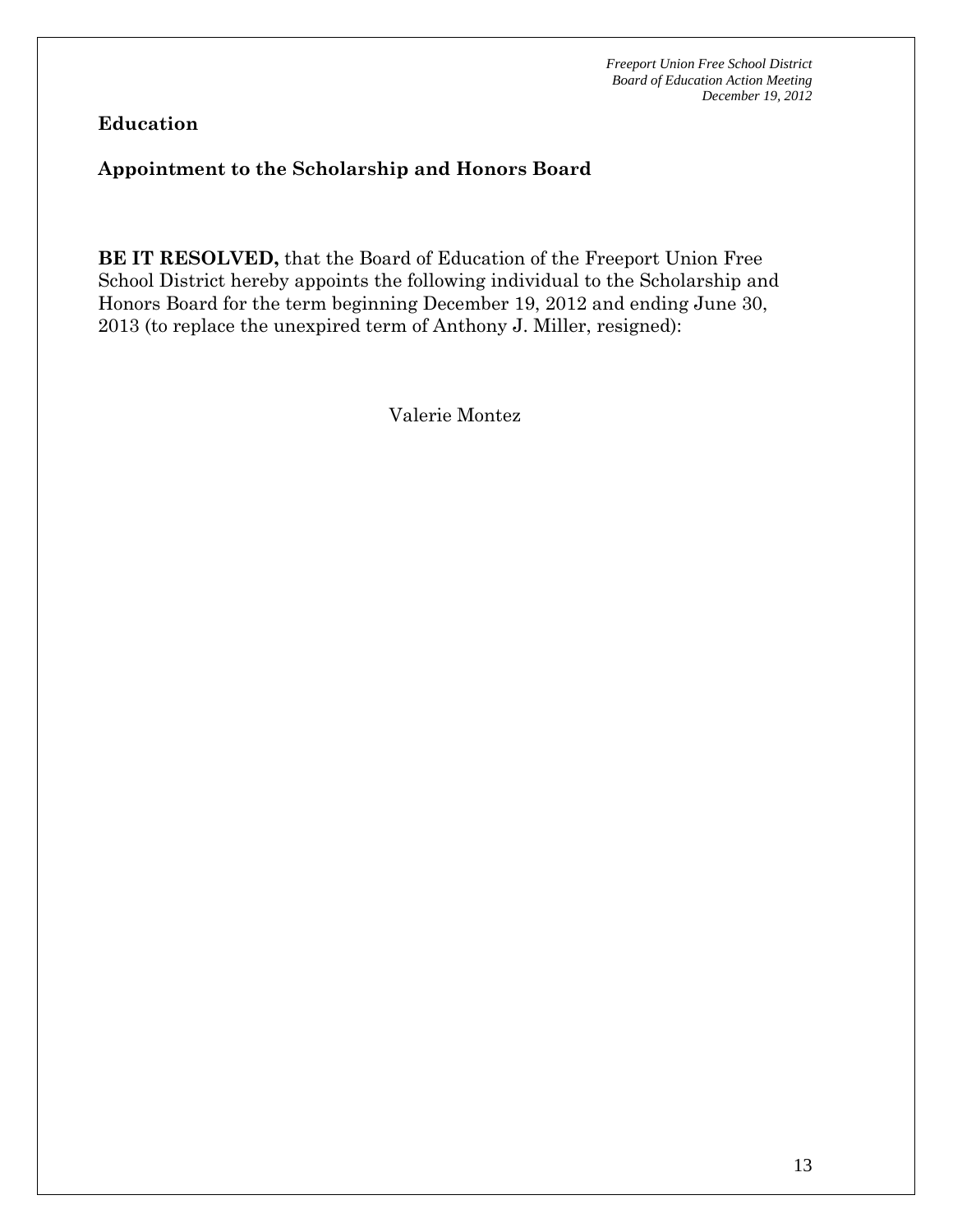# **Appointment of Consultants**

**BE IT RESOLVED,** that the Board of Education hereby approve the agreement between the following consultants and the Freeport Union Free School District, as per the attached list for investigative services; and

**BE IT FURTHER RESOLVED**, that the Board of Education authorizes the Superintendent (or his designee) to execute said agreements on its behalf.

| <b>Consultant</b> | <b>Schools</b>     | <b>Services Provided</b>  | <b>Total</b> | <b>Funding</b> |
|-------------------|--------------------|---------------------------|--------------|----------------|
|                   |                    |                           | Cost         | <b>Source</b>  |
| Global            | Residency          | Investigation and         | $$50$ per    | 2805 00519     |
| Investigations,   | investigations for | documentation of          | hour,        | Residency      |
| Inc.              | all District       | suspected out of district | plus \$.555  | Verification   |
|                   | Schools            | residency cases. Observe, | per mile     | Consultant     |
|                   |                    | report, provide visual    | Not to       |                |
|                   |                    | documentation of cases    | exceed       |                |
|                   |                    | for exclusion from the    | \$5,000      |                |
|                   |                    | Freeport Schools.         |              |                |
|                   |                    | Determine association     |              |                |
|                   |                    | with out of district      |              |                |
|                   |                    | utilities to which we do  |              |                |
|                   |                    | not have access.          |              |                |

| <b>Consultant</b>        | <b>Schools</b>                                             | <b>Services Provided</b>                                                                                                                                                                                                    | <b>T</b> otal                                                                | <b>Funding</b>                                        |
|--------------------------|------------------------------------------------------------|-----------------------------------------------------------------------------------------------------------------------------------------------------------------------------------------------------------------------------|------------------------------------------------------------------------------|-------------------------------------------------------|
|                          |                                                            |                                                                                                                                                                                                                             | Cost                                                                         | <i>Source</i>                                         |
| Emerald<br>Investigation | Residency<br>investigations for<br>all District<br>Schools | Investigation and<br>documentation of<br>suspected out of district<br>residency cases. Observe,<br>report, provide visual<br>documentation of cases<br>for exclusion from the<br>Freeport Schools.<br>Determine association | $$50$ per<br>hour,<br>plus \$.555<br>per mile<br>Not to<br>exceed<br>\$5,000 | 2805 00519<br>Residency<br>Verification<br>Consultant |
|                          |                                                            | with out of district                                                                                                                                                                                                        |                                                                              |                                                       |
|                          |                                                            | utilities to which we do<br>not have access.                                                                                                                                                                                |                                                                              |                                                       |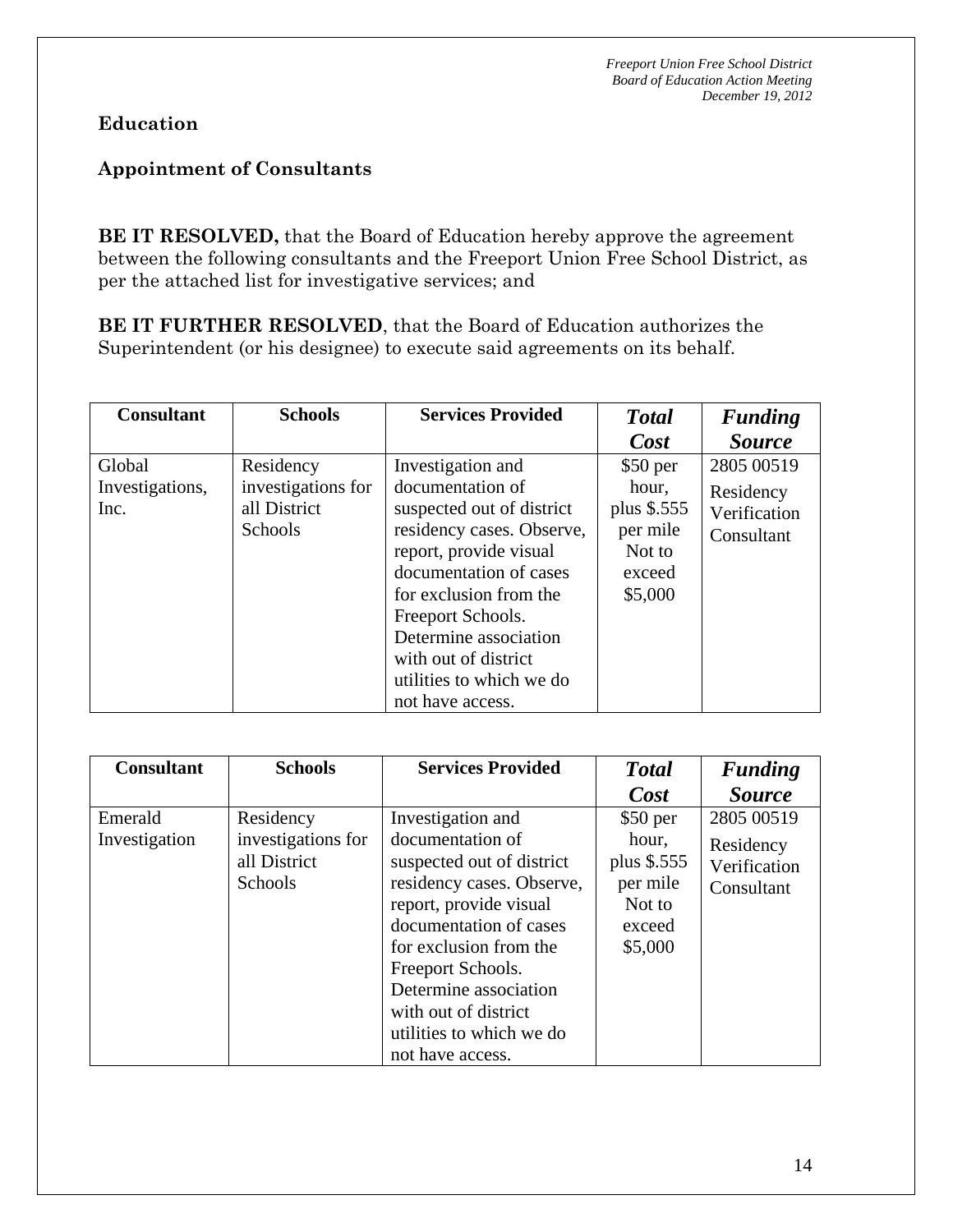# **Approval of Student Travel to Orlando, Florida**

**BE IT RESOLVED,** that the Board of Education of the Freeport Union Free School District hereby authorizes Freeport High School to conduct a field trip to the city of Orlando, Florida, scheduled for February 7th through February 11th, 2013 for the purpose of the Freeport HS Cheerleading Team's participation in the UCA National High School Cheerleading Championships.

**BE IT FURTHER RESOLVED,** that said authorization is subject to availability of chaperones and to Freeport High School's compliance with all insurance, health, safety, and financial guidelines as indicated in the Administrative Procedure for overnight, off-Long Island, field trips.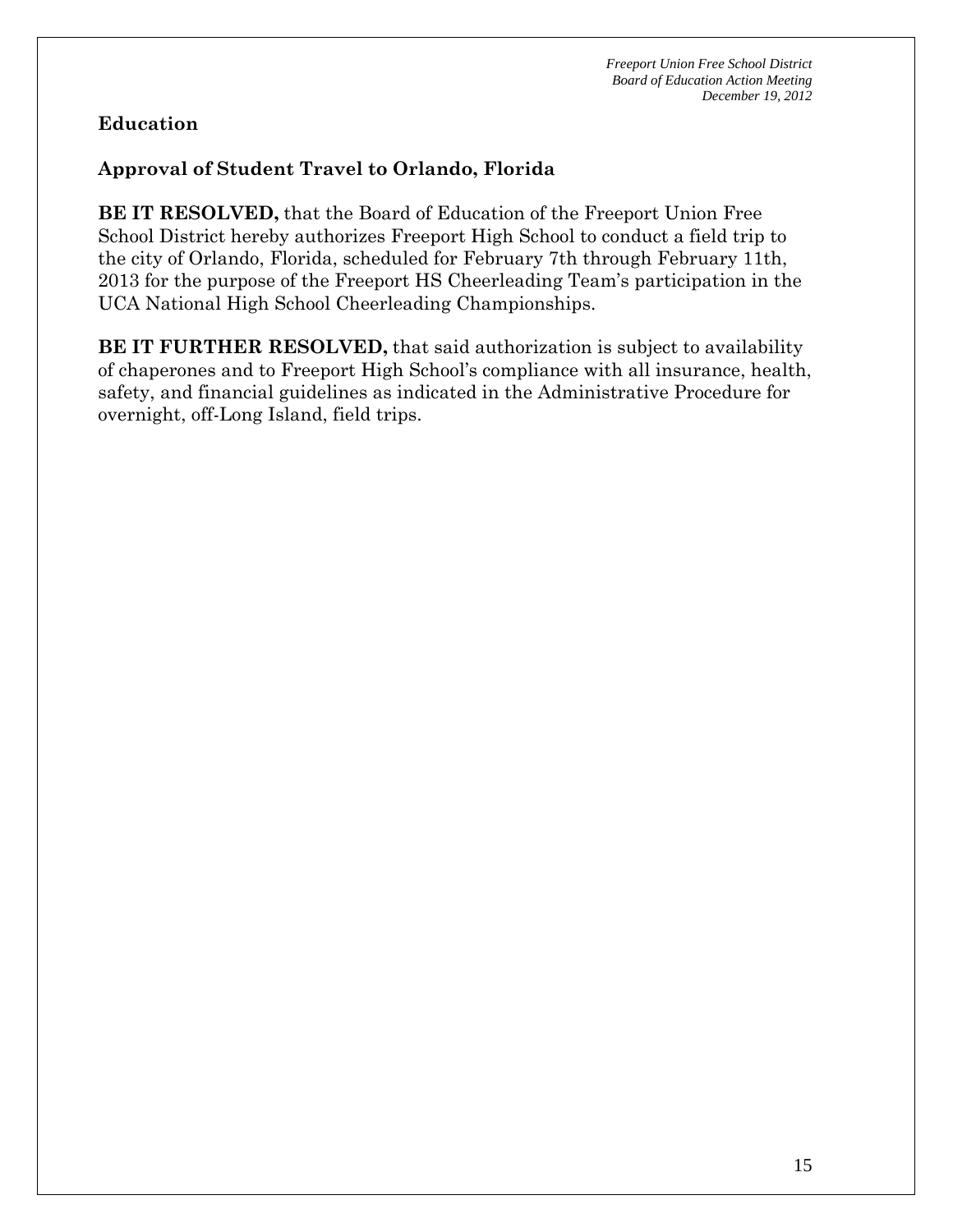**Finance** 

**Finance** 

# **Acceptance of Donations – Jericho School District**

**BE IT RESOLVED,** that the Board of Education of the Freeport Union Free School District hereby accepts, with gratitude, 5 violins, one snare drum set and a number of method books from the Jericho School District. These generous donations are made to the Music Department for the children affected by Hurricane Sandy.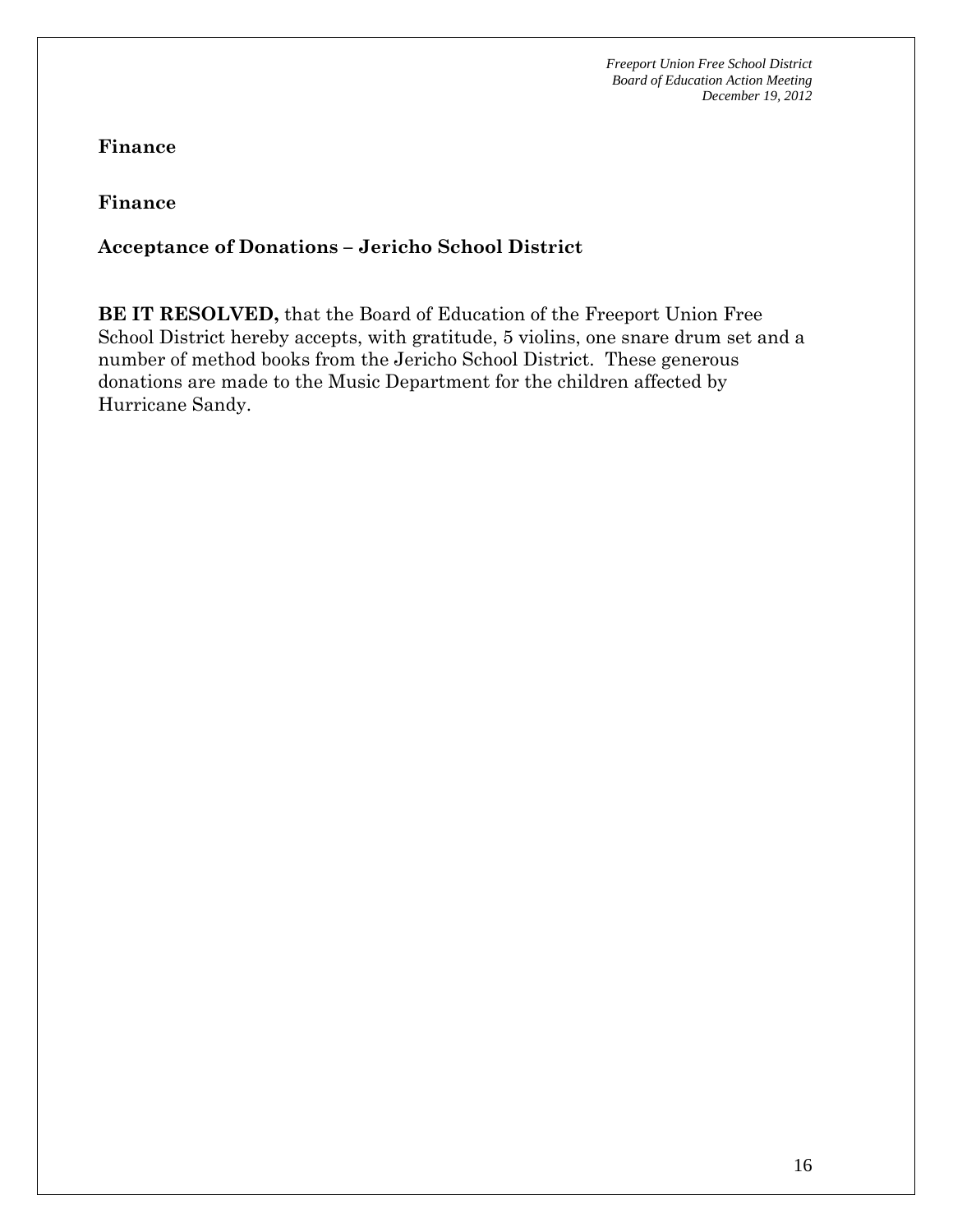**Finance** 

## **Acceptance of Donations- Heart of America and Cablevision**

**BE IT RESOLVED,** that the Board of Education of the Freeport Union Free School District hereby acknowledges, with gratitude, the donations of 310 "Buddy Packs" from The Heart of America Foundation and Cablevision, valued at \$15, 500. These "Buddy Packs" are to be distributed to children affected by Hurricane Sandy.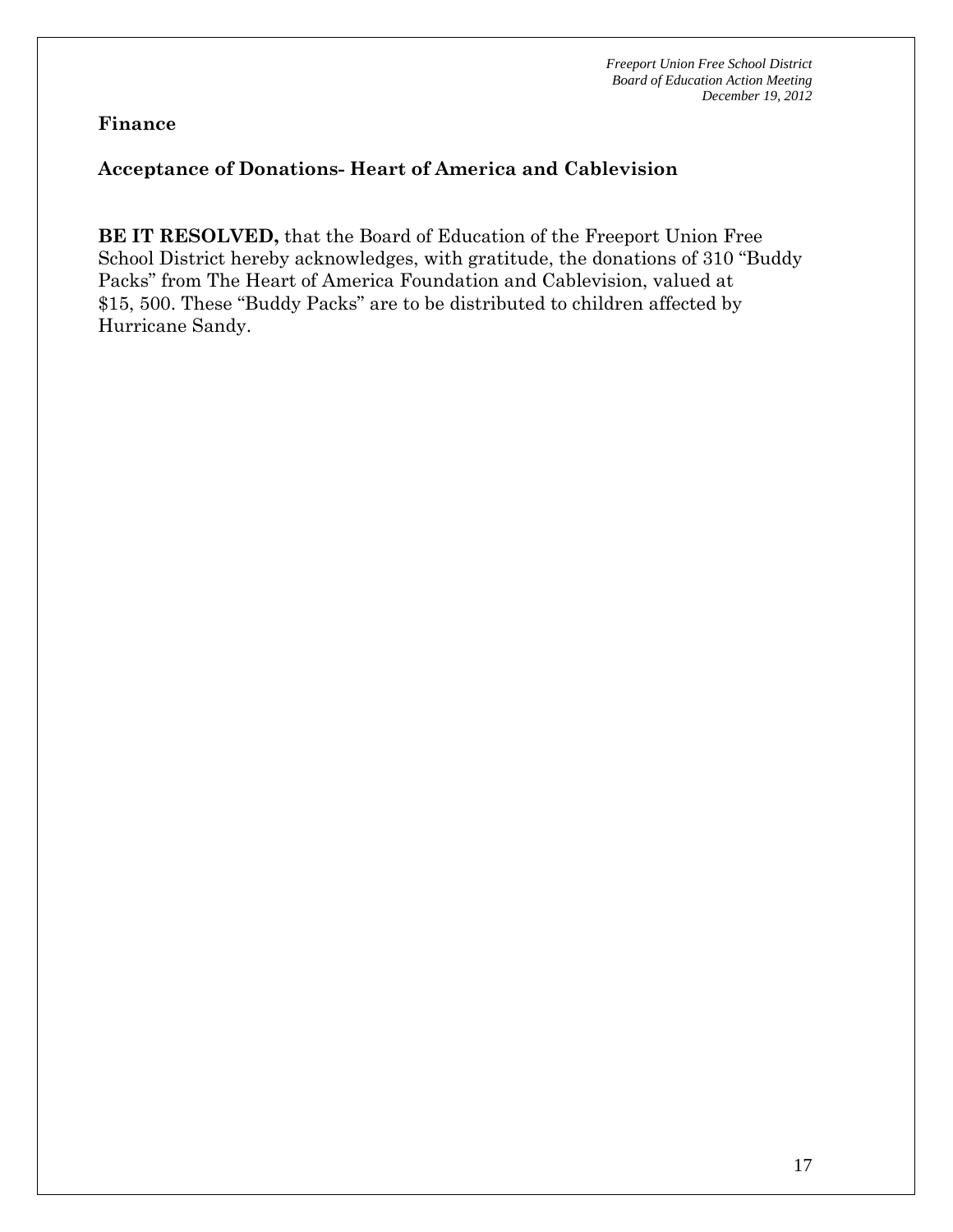#### **Finance**

## **Acceptance of Donations – Bob's Discount Furniture Store \$1,000**

**BE IT RESOLVED**, that the Board of Education of the Freeport Union Free School District hereby accepts a donation of \$1000 from Bob's Discount Furniture Store to be given to the Caroline G. Atkinson School to be used in any way the school deems necessary.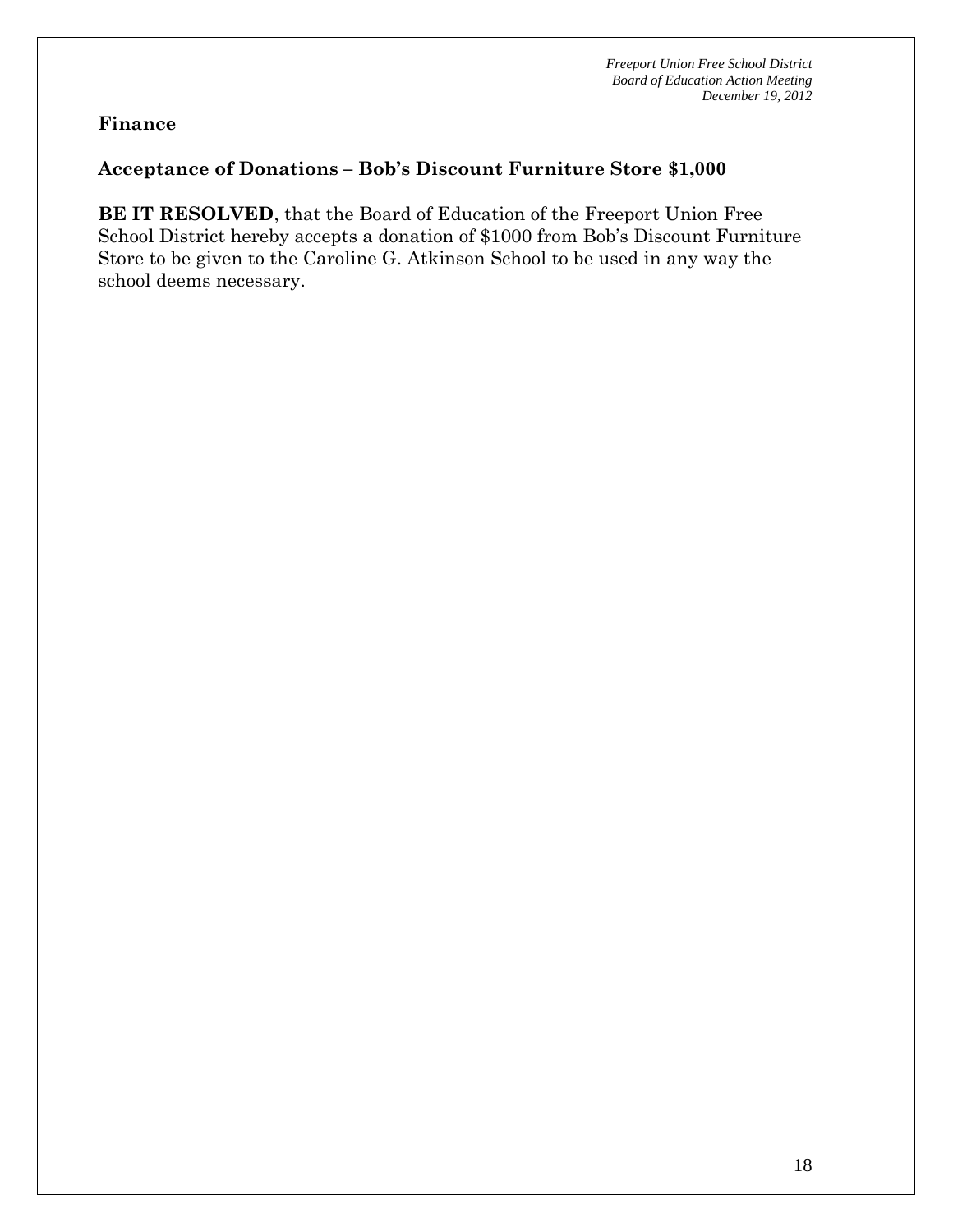### **Finance**

## **Approval of Amendments to Employment Agreements**

**BE IT RESOLVED**, that the Board of Education of the Freeport Union Free School District hereby approves the Amendments to the Employment Agreements between the Board of Education and the following Central Office Administrators:

Dr. Kishore Kuncham, Dr. Mary Bediako, Dr. Wafa Westervelt, and Mr. James Robinson, and

**BE IT FURTHER RESOLVED**, that the Board of Education of the Freeport Union Free School District hereby authorizes the Board of Education President to execute said amendments to employments agreements on its behalf.